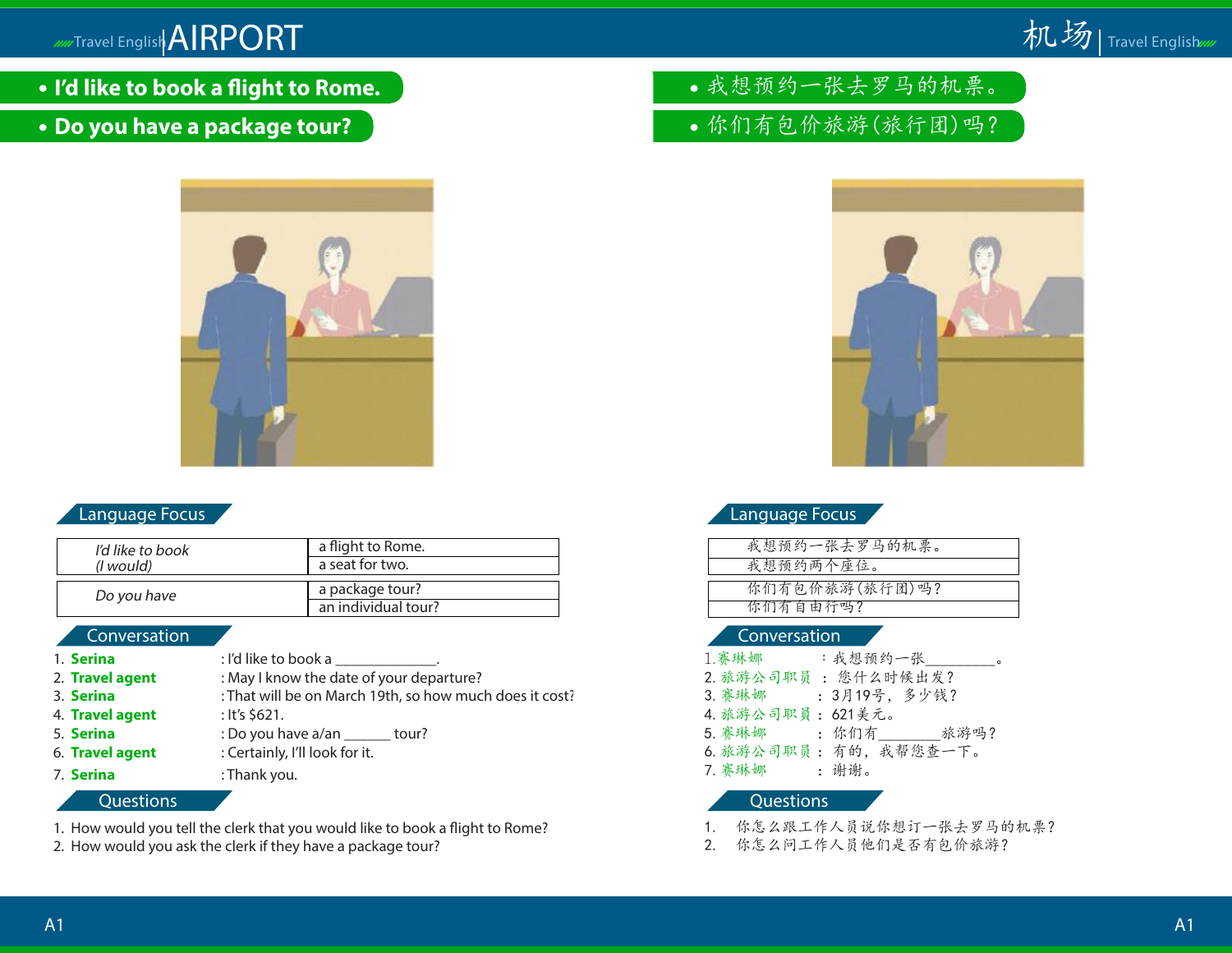

- **Where can I find the check-in counter for CA?**
- **Is there a shuttle bus that goes to terminal 1?**



# Language Focus

| Where can I find | the check-in counter for CA?           |
|------------------|----------------------------------------|
|                  | the souvenir shop?                     |
| Is there         | a shuttle bus that goes to terminal 1? |
|                  | a Duty Free shop near here?            |

#### Conversation

- 1. **Serina** : Where can I find the check-in counter for \_\_\_\_?
- 2. **Airport Staff** : It's in terminal 1.
- 3. **Serina** : Is there a shuttle bus that goes to \_\_\_\_\_\_\_\_\_?
- 4. **Airport Staff** : Yes, there is.
- 5. **Serina** : Where can I wait for it?
- 6. **Airport Staff** : Around here.
- 7. **Serina** : Okay, thank you.

#### Questions

- 1. How would you ask an airport staff the location of the check-in counter for CA?
- 2. How would you ask an airport staff if there is a shuttle bus that goes to terminal 1?

CA的登机手续柜台在哪里?

有去1号航站楼的接驳车吗?



# Language Focus

| CA的登机手续柜台在哪里? |  |
|---------------|--|
| 哪里有卖纪念品的商店?   |  |
| 有去1号航站楼的大巴吗?  |  |
| 附近有免税店吗?      |  |
|               |  |

#### Conversation

|                    | 1. 赛琳娜 : 的登机手续柜台在哪里? |
|--------------------|----------------------|
| 2. 机场工作人员: 在1号航站楼。 |                      |
|                    | 3. 赛琳娜 : 有去 的大巴吗?    |
| 4. 机场工作人员:是,有的。    |                      |
| 5. 赛琳娜 : 在哪里等?     |                      |
| 6. 机场工作人员: 就在这边。   |                      |
| 7. 赛琳娜 : OK。谢谢。    |                      |

- 1. 怎样向机场工作人员询问CA的登机手续台在哪里?
- 2. 怎样向机场工作人员询问去1号航站楼的大巴在哪里?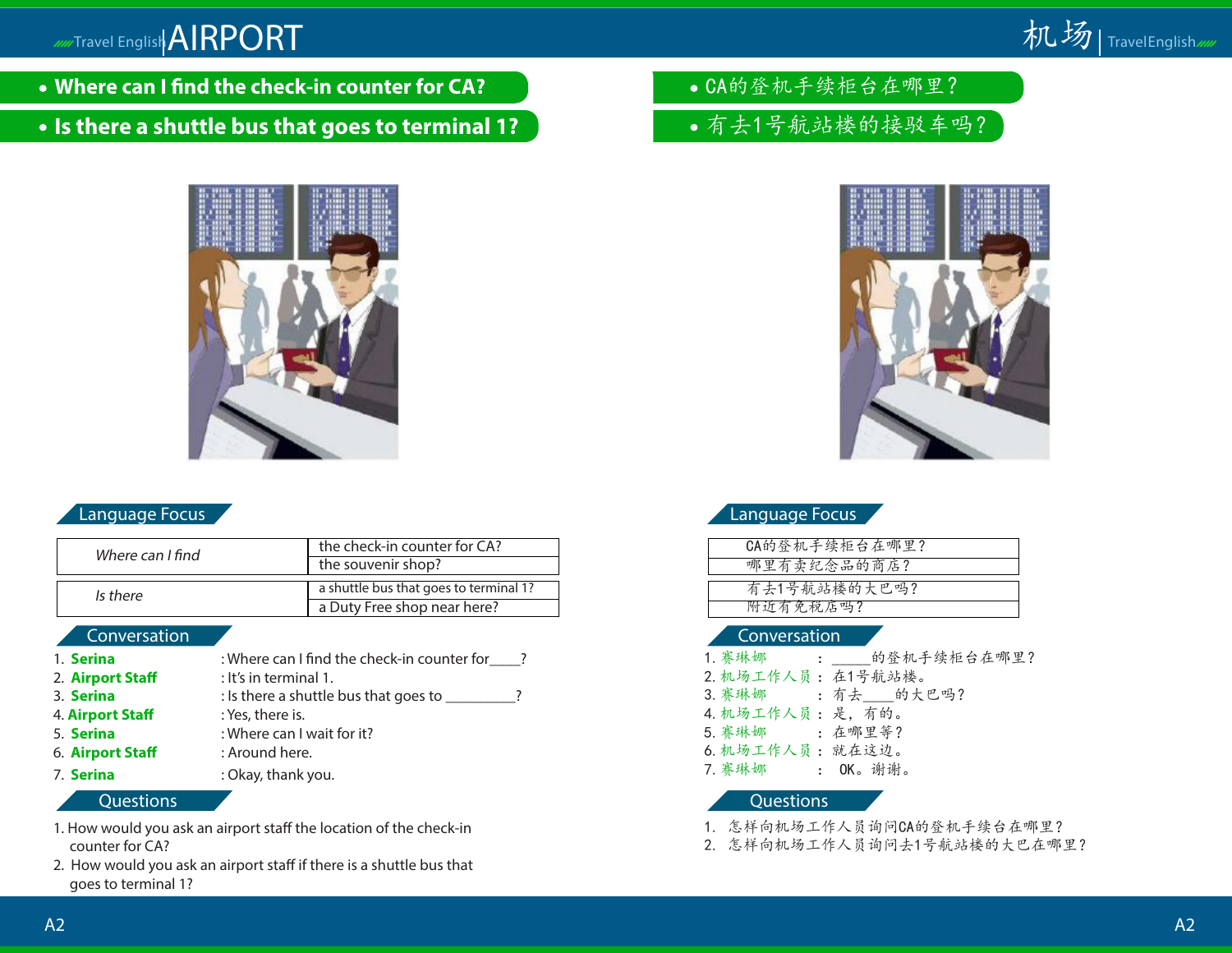

- **I have a piece of luggage to check-in.**
- **I'd like a window seat, please.**



# Language Focus **Language Focus**

| l have                | a piece of luggage<br>nothing | to check-in   |
|-----------------------|-------------------------------|---------------|
| I'd like<br>(I would) | a window<br>an aisle          | seat, please. |

| 1. Serina        |                                        | : I have to check-in.                         |  |  |
|------------------|----------------------------------------|-----------------------------------------------|--|--|
| 2. Airport Staff | : What about the other one?            |                                               |  |  |
| 3. Serina        |                                        | : I would like to hand-carry this baggage.    |  |  |
| 4. Airport Staff | : Okay. Which seat do you want?        |                                               |  |  |
| 5. Serina        |                                        | : I'd like a/an _______________ seat, please. |  |  |
| 6. Airport Staff | : Okay, I'll reserve you on that seat. |                                               |  |  |
| 7. Serina        | : Thank you.                           |                                               |  |  |

### Questions Questions

1. How would you tell the airport staff that you only have a piece of lugga to check-in?

2. How would you tell the airport staff that you would like a window seat.

- 我有一件托运行李。
- 我想要靠近窗户的座位。



| 我有一件需要托运的行李。 |
|--------------|
| 我没有托运行李。     |
|              |
| 我想要靠近窗户的座位。  |
| 我想要靠近走廊的座位。  |
|              |

### Conversation Conversation Conversation

|                  | 1. 赛琳娜 _______________________。 |
|------------------|---------------------------------|
|                  | 2. 机场工作人员: 还有其它的吗?              |
|                  | 3. 赛琳娜 : 我想随身携带这个包。             |
|                  | 4. 机场工作人员:好的,你想要什么样的座位?         |
|                  | 5. 赛琳娜 : 我想要 的座位 。              |
|                  | 6. 机场工作人员:好的,订好了。               |
| 7. 赛琳娜 : 谢谢。     |                                 |
| <b>Cuestions</b> |                                 |

- 1. 怎么样告诉机场工作人员你只有一件托运行李。
- 2. 怎么样告诉机场工作人员你想要靠近窗户的座位。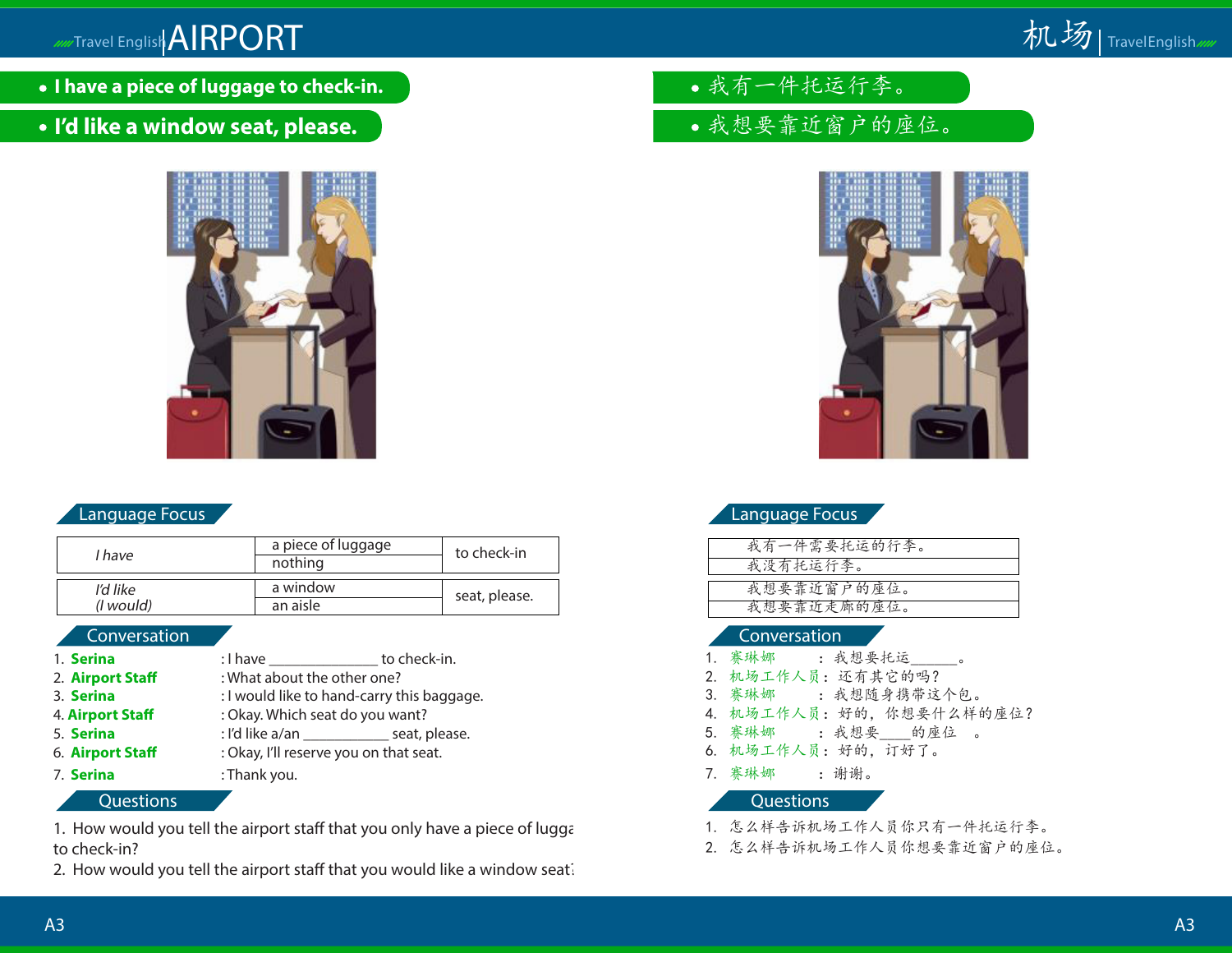mmTravel English AIPORT



- **Is the flight on time?**
- **How can I get to the boarding gate?**



# Language Focus

| Is the flight    | on time?<br>delayed?                      |
|------------------|-------------------------------------------|
| How can I get to | the boarding gate?<br>the Duty Free shop? |

#### Conversation

- 1. **Serina** : My flight is JAL 424. Is the flight  $\qquad$ ?
- 2. **Airport Staff** : The JAL 424 will be 20 minutes delayed today.
- 3. **Serina** : Oh! How bad! So, how can I get to the \_\_\_\_\_\_\_?
- 4. **Airport Staff** : Just walk straight and you can see it on the left side. 5. **Serina** : Thank you.

### **Questions**

- 1. How would you ask the airport staff if the flight is on time?
- 2. How would you ask the airport staff the directions to the boarding gate?
- 航班准点吗?
- 我怎样才能到登机口?



# Language Focus

| 航班准点吗?  |  |
|---------|--|
| 航班晚点了吗? |  |
|         |  |
| 怎么去登机口? |  |
| 怎么去免税店? |  |
|         |  |

#### Conversation

- 1. 赛琳娜 : 我的航班是JAL424. 航班 ?
- 2. 机场工作人员:JAL424 将晚点20分钟。
- 3. 赛琳娜 : 0h!太糟糕了! 那我怎么去 ?
- 4. 机场工作人员:先直走,然后你会看到它在你的左边。
- 5. 赛琳娜 :谢谢

- 1. 怎样问机场工作人员航班是否准点?
- 2. 怎样问机场工作人员登机口怎么走?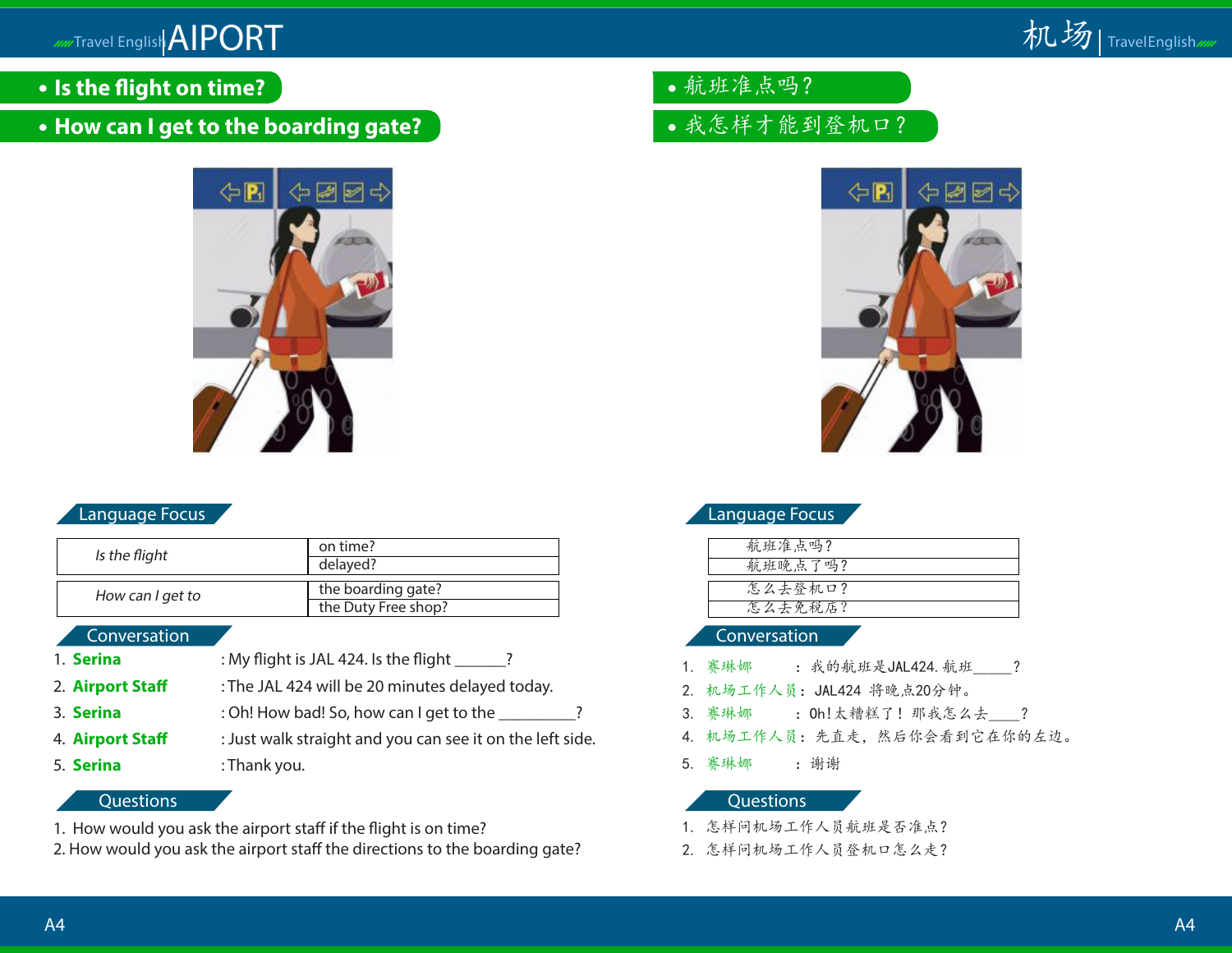# *MMTravel English* AT A HOTEL



- **Where's my seat?**
- **Can I change my seat?**



# Language Focus

| Where's      | my seat?<br>the lavatory? |
|--------------|---------------------------|
| Can I change | my seat?<br>the channel?  |

#### Conversation

- 
- 1. **Serina** : Excuse me, where's 2
- 2. **Flight Attendant** : Over there at the aisle seat, madam.
- 3. **Serina** : I'd like a window seat. Can I change <u>2. 2.</u>
- 4. **Flight Attendant** : No, madam. But you can transfer after the plane takes off if there is an available seat.
- 5. **Serina** : That would be wonderful. Thank you.

#### **Questions**

- 1. How would you ask the flight attendant where your seat is?
- 2. How would you ask the flight attendant if you can change your seat?
- 我的座位在哪里?
- 可以换座位吗?



| 我的座位在哪里? |  |
|----------|--|
| 洗手间在哪里?  |  |
|          |  |
| 可以换座位吗?  |  |
| 可以换频道吗?  |  |

#### Conversation

| 1. 赛琳娜 | : 打扰一下, 请问 在哪里?                |
|--------|--------------------------------|
| 2. 乘务员 | : 女士,在那边走廊边上的位置。               |
| 3. 赛琳娜 | : 我想要一个靠近窗户的位置。可以换成 ?          |
| 4. 乘务员 | : 很抱歉, 不行。但是如果起飞后仍有空位, 您可以换位置。 |
| 5. 赛琳娜 | : 很好, 谢谢。                      |

- 1. 怎样问乘务员你的座位在哪里?
- 2. 怎样问乘务员你想调换座位?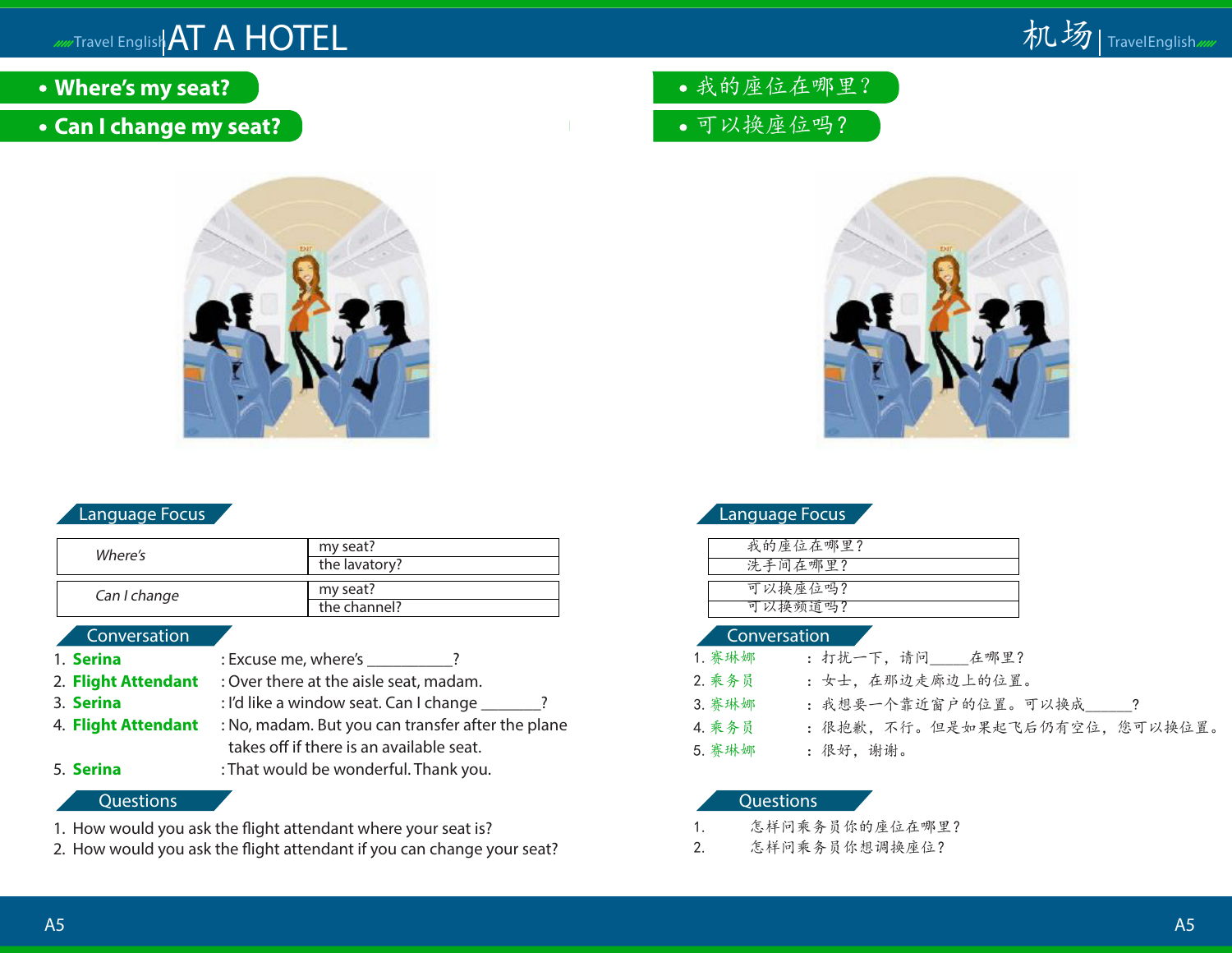

- **There's no space in the overhead bin.**
- **Would you keep this jacket?**



# Language Focus

| There's no space | in the overhead bin. |
|------------------|----------------------|
|                  | on the table.        |
|                  |                      |
| Would you keep   | this jacket?         |
|                  | this bag?            |

#### Conversation

- 1. **Flight Attendant** : May I help you?
- 2. **Serina** : There's no space
- 3. **Flight Attendant** : Oh, I'm sorry. I'll find a space for your stuff.
- 4. **Serina** : Please do. And would you keep this \_\_\_\_, too?
- 5. **Flight Attendant** : Sure, I'll be back in a minute.
- 
- 6. **Serina** : Thank you.

### **Questions**

1. How would you tell the flight attendant that there is no space

in the overhead bin?

2. How would you ask the flight attendant if they would keep the jacket?

- 上面的行李架已经没有空间了。
- 你可以帮我保管一下这件外套吗?



| Language Focus |  |  |
|----------------|--|--|
|                |  |  |

| 上面的行李架已经没有空间了。  |
|-----------------|
| 桌子上已经没有空间了。     |
|                 |
| 你可以帮我保管一下这件外套吗? |
| 你可以帮我保管一下这个包吗?  |
|                 |

#### Conversation

| 1. 乘务员           | : 我可以帮你吗?            |
|------------------|----------------------|
| 2. 赛琳娜           | : ______已经没有空间了。     |
| 3. 乘务员           | : 0h, 对不起。我帮你找个地方。   |
| 4. 赛琳娜           | : 谢谢, 另外你能帮我保管<br>吗? |
| 5. 乘务员           | : 当然。我马上回来。          |
| 6. 赛琳娜           | : 谢谢。                |
| <b>Questions</b> |                      |

- 1. 怎样向乘务员说上面的行李架已经没有空间了?
- 2. 怎样想乘务员说可不可以保管一下外套?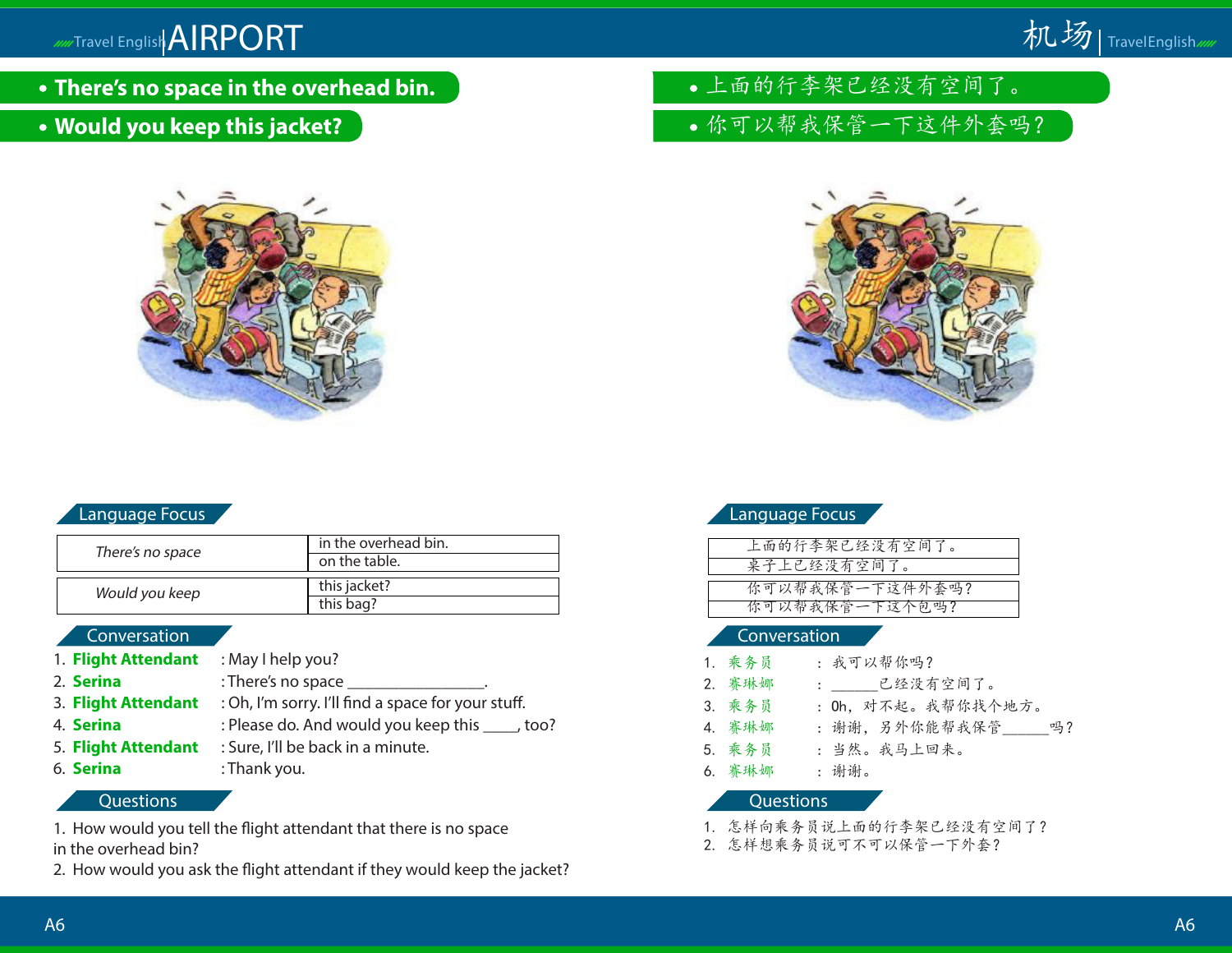

- **I'd like some beef.**
- **Could you clean this table up for me?**



# Language Focus

| ľd like            | some beef.              |
|--------------------|-------------------------|
| ( <i>l</i> would)  | a cup of coffee, please |
| Could you clean up | this table for me?      |
|                    | the mess?               |

# Conversation

- 1. **Flight Attendant** : What would you like for your meal? Chicken or beef?<br>2. **Serina** : I'd like .
- 
- 2. **Serina**<br>3. **Flight Attendant** : How about your drink, madam?
- 
- 4. **Serina** : I'd like beer, please. (After meal)
- 
- 5. **Serina** : Excuse me, could you clean up \_\_\_\_\_\_\_\_\_for me?<br>6. **Flight Attendant** : Sure, do you like some coffee or tea? 6. **Flight Attendant** : Sure, do you like some coffee or tea?

#### **Questions**

- 1. How would you tell the flight attendant that you would like some beef?
- 2. How would you ask the flight attendant if he could clean up the table for you?
- 我想要牛肉。
- 可以清理一下这张桌子吗?



# Language Focus

| 我想要牛肉。       |
|--------------|
| 我想要杯咖啡。      |
|              |
| 可以清理一下这张桌子吗? |
| 可以清理一下这里吗?   |
|              |

#### Conversation

| 1. 乘务员 | : 你想吃什么? 鸡肉还是牛肉?                               |
|--------|------------------------------------------------|
| 2. 赛琳娜 | : 我想要 ?                                        |
| 3. 乘务员 | : 想要什么饮料吗?                                     |
| 4. 赛琳娜 | : 我想要杯啤酒。                                      |
| (饭后)   |                                                |
| 5. 赛琳娜 | : 打扰一下,可以清理一下<br>$\overline{a}$ $\overline{a}$ |
| 6. 乘务员 | : 好的, 要不要来点咖啡或者茶吗?                             |

- 1. 怎样向乘务员说你想要牛肉?
- 2. 怎样向乘务员说请帮你清理一下桌子?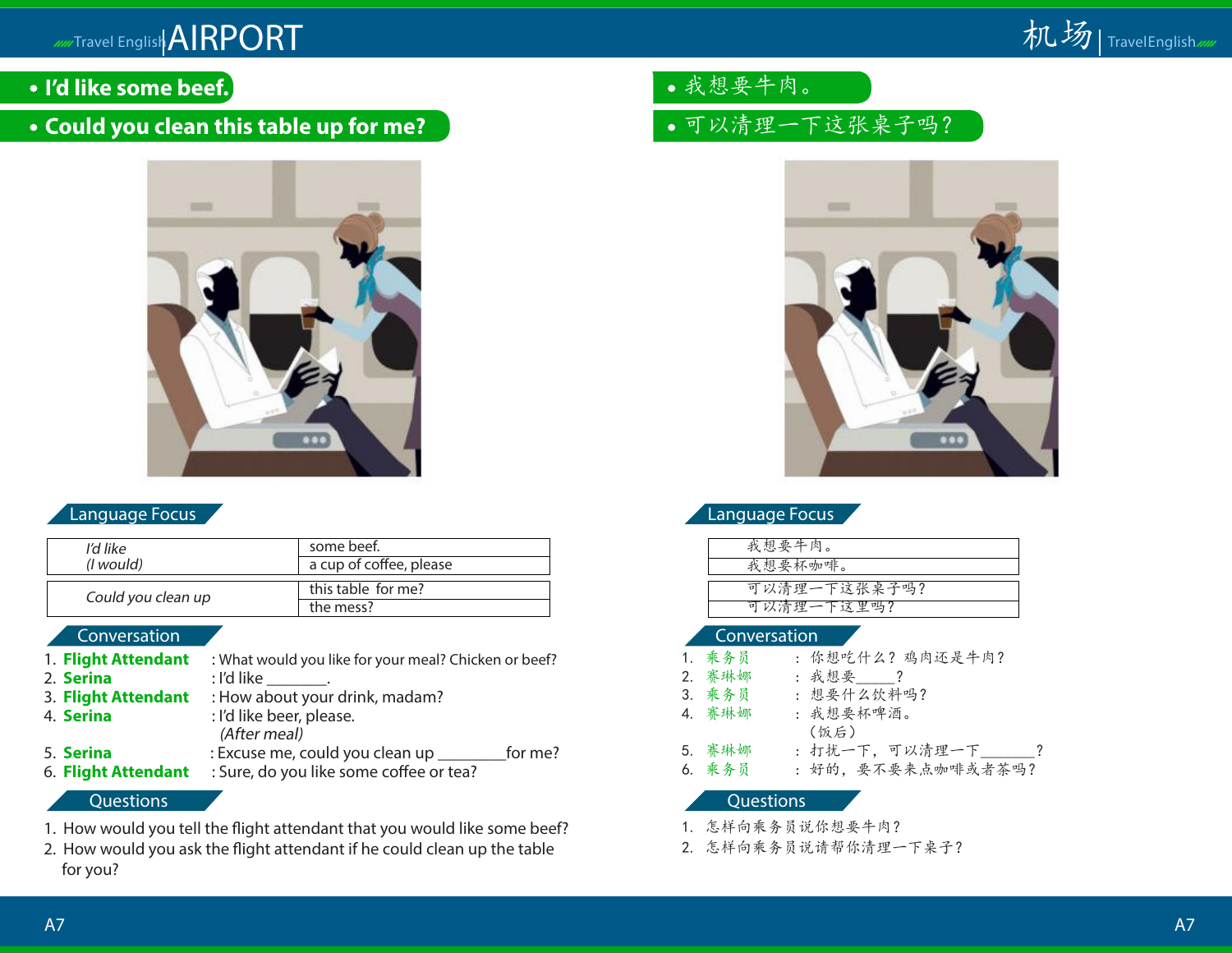

- **How do I use the entertainment control?**
- **Which channel has the movie with Chinese subtitle?**



# Language Focus

| How do I use      | the entertainment control?       |
|-------------------|----------------------------------|
|                   | the reading light?               |
| Which channel has | the movie with Chinese subtitle? |
|                   | the flight information?          |

#### Conversation

- 
- 1. **Serina** : Excuse me, how do I use the 2
- 2. **Flight Attendant** : Just press this button then you can find the menu.
- 3. **Serina** : Thank you. Which channel has the \_\_\_\_\_\_?
- 4. **Flight Attendant** : You can check the in-flight entertainment guide.
- 5. **Serina** : I got it!
- 

# **Questions**

- 1. How would you ask the flight attendant how to use the entertainment control?
- 2. How would you ask the flight attendant which channel has the movie with Chinese subtitle?
- 怎样使用遥控器?
- 哪个频道有中文字幕的电影?



| 怎样使用遥控器?      |
|---------------|
| 怎样使用读书灯?      |
|               |
| 哪个频道有中文字幕的电影? |
| 哪个频道有航行信息?    |
|               |

#### Conversation

- 1. 赛琳娜 : 打扰一下,请问该怎么用\_\_\_\_\_\_\_? 2. 乘务员 : 单击这个键你就可以看到菜单了。 3. 赛琳娜 : 谢谢, 哪个频道有 ? 4. 乘务员 : 你可以查看一下航线娱乐指南?
- 5. 赛琳娜 : 知道了。

- 1. 怎样问乘务员该如何使用遥控器?
- 2. 怎样问乘务员哪个频道有中文字幕的电影?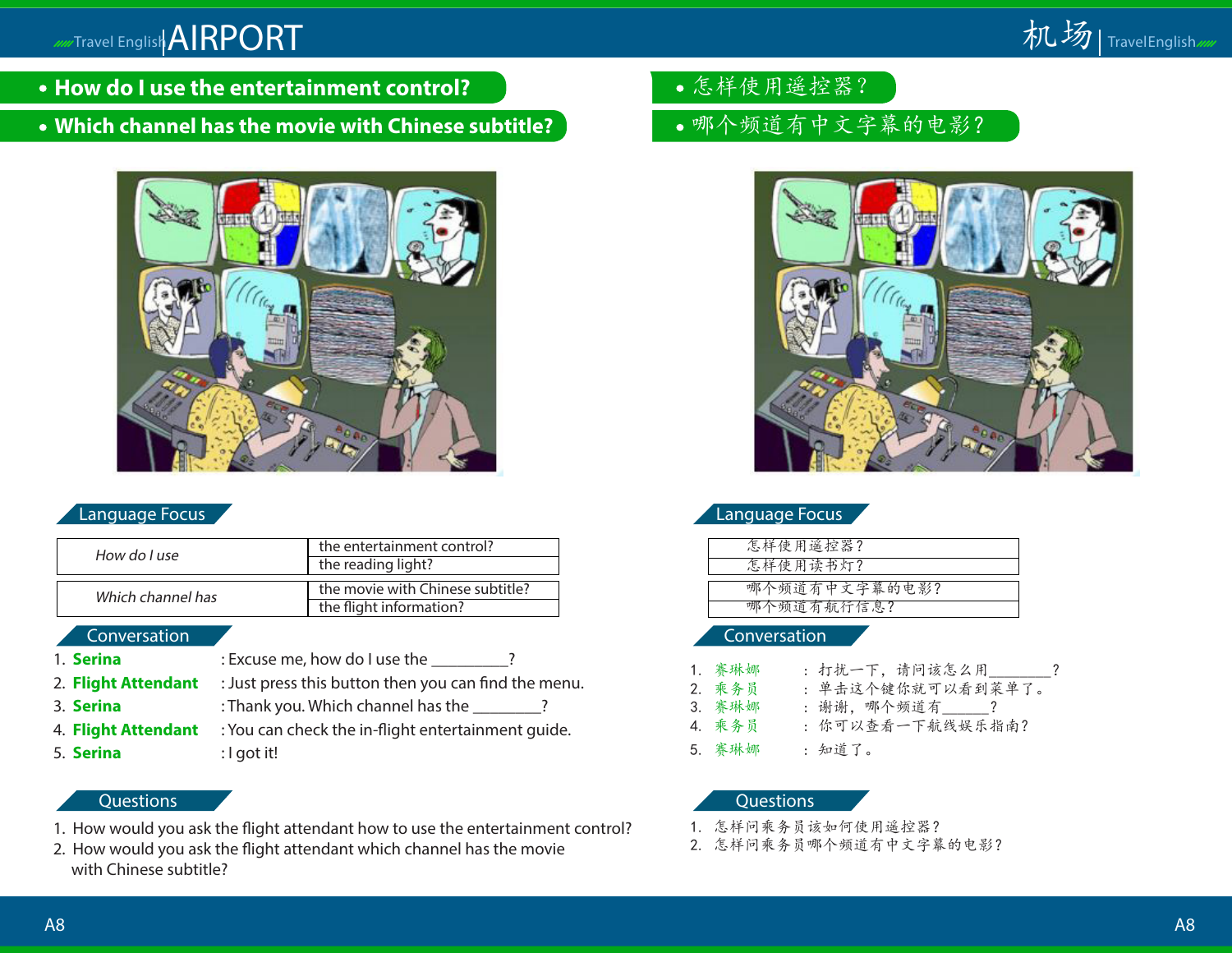# murTravel English AIRPORT



- **I'll be here for five days.**
- **I am here for sightseeing.**



# Language Focus

| I'll be here | for five days.   |
|--------------|------------------|
| (1 will)     | for one month.   |
| I am here    | for sightseeing. |
|              | for work.        |

#### Conversation

|           |  | 1. Immigration Officer : Welcome to the USA! May I see your passport? |
|-----------|--|-----------------------------------------------------------------------|
|           |  | How long will you be staying?                                         |
| 2. Serina |  | : I will be here for ________                                         |
|           |  | 3. <b>Immigration Officer</b> : Where will you be staying?            |
| 4. Serina |  | : I am staying at QQ Hotel.                                           |
|           |  | 5. Immigration Officer : What is the purpose of your visit?           |
| 6. Serina |  | : I am here for $\_\_\_\_\_\$ .                                       |
|           |  |                                                                       |

7. **Immigration Officer** : Okay. Have a nice day.

#### **Questions**

- 1. How would you tell the immigration officer that you'll be staying in the USA for five days?
- 2. How would you tell the immigration officer the purpose of your visit is for sightseeing?
- 我将停留5天。
- 我来旅游。



|  | <b>Language Focus</b> |
|--|-----------------------|
|  |                       |

| 我会在这儿呆五天。  |
|------------|
| 我会在这儿呆一个月。 |
|            |
| 我来旅游。      |
| 我来工作。      |

#### Conversation

- 1. 入境审查官 : 欢迎来到美国! 可以给我看一下你的护照吗?<br>2. 赛琳娜 : 我会呆
- 2. 赛琳娜 : 我会呆\_\_\_\_\_\_。
- 3. 入境审查官 : 你住在哪里?
- 4. 赛琳娜 : 我住在QQ酒店。
- 5. 入境审查官 : 你来这里的目的是什么?
- 6. 赛琳娜 : 我来\_\_\_\_\_\_。
- 7. 入境审查官: OK, 玩儿得愉快。

- 1. 怎样向入境审查官说你会在美国待5天?
- 2. 怎样向入境审查官说你来的目的是旅游?